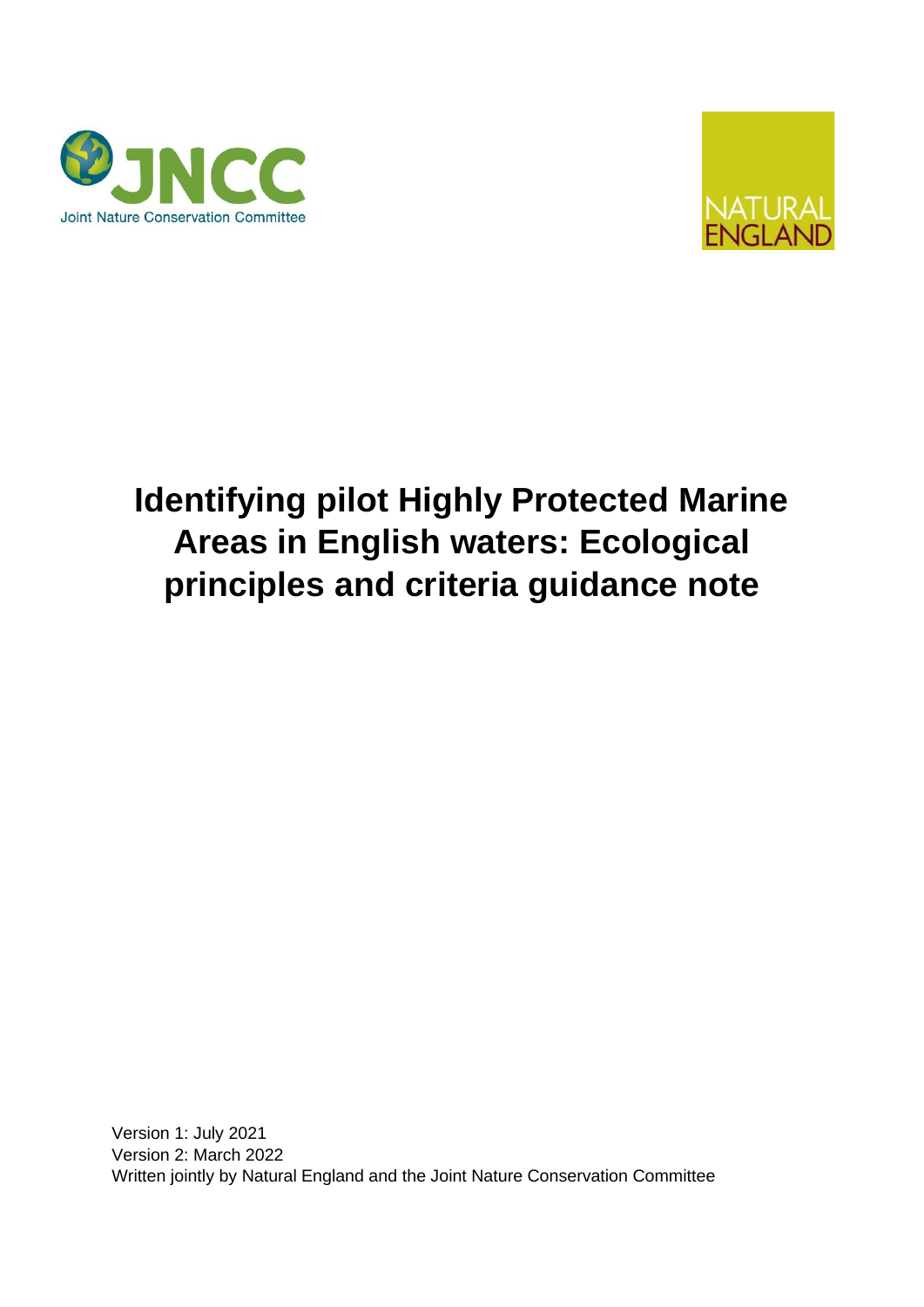#### **Document version control tables**

#### **Build status**

| <b>Version</b> | <b>Date</b>   | <b>Author</b>                        | <b>Reason/comments</b>                                                                |
|----------------|---------------|--------------------------------------|---------------------------------------------------------------------------------------|
| 0.1            | 17 June 2021  | Natural England                      | Partial draft for JNCC<br>comment                                                     |
| 0.2            | 18 June 2021  | <b>JNCC</b>                          | Comments on first draft                                                               |
| 0.3            | 21 June 2021  | <b>JNCC &amp; Natural</b><br>England | Joint JNCC/NE draft to<br>share with Defra and<br>marine ALBs                         |
| 0.4            | 25 June 2021  | <b>JNCC &amp; Natural</b><br>England | Comments from JNCC<br>and Defra                                                       |
| 0.5            | 27 June 2021  | <b>JNCC and Natural</b><br>England   | Incorporating comments<br>from Defra, JNCC and<br>Cefas                               |
| 0.6            | 28 June 2021  | <b>JNCC and Natural</b><br>England   | Final draft for circulation<br>to HPMA Steering<br>Group                              |
| 0.7            | 1 July 2021   | <b>JNCC and Natural</b><br>England   | Final review following<br>sign off by HPMA<br><b>Steering Group</b>                   |
| 1.0            | 2 July 2021   | <b>JNCC</b>                          | Final version prepared<br>for web publication                                         |
| 2.0            | 02 March 2022 | <b>JNCC</b>                          | Final version updated to<br>include closure of third-<br>party proposal<br>submission |

#### **Distribution list**

| Copy              | <b>Version</b> | <b>Issue Date</b> | <b>Issued to</b>                                          |
|-------------------|----------------|-------------------|-----------------------------------------------------------|
| Electronic        | 0.1            | 17 June 2021      | <b>JNCC</b>                                               |
| Electronic        | 0.2            | 18 June 2021      | Natural England                                           |
| <b>Electronic</b> | 0.3            | 21 June 2021      | Defra, JNCC, Natural<br>England, EA, Cefas,<br>MMO, IFCAs |
| Electronic        | 0.4            | 25 June 2021      | Natural England and<br><b>JNCC</b>                        |
| Electronic        | 0.5            | 27 June 2021      | <b>JNCC and Natural</b><br>England                        |
| Electronic        | 0.6            | 29 June 2021      | Defra, JNCC, Natural<br>England, EA, Cefas,<br>MMO, IFCAS |
| Electronic        | 0.7            | 1 July 2021       | <b>JNCC, Natural England</b>                              |
| Electronic        | 1.0            | 5 July 2021       | Published but replaced<br>with v2.0 amendments            |
| Electronic        | 2.0            | 2 March 2022      | Published                                                 |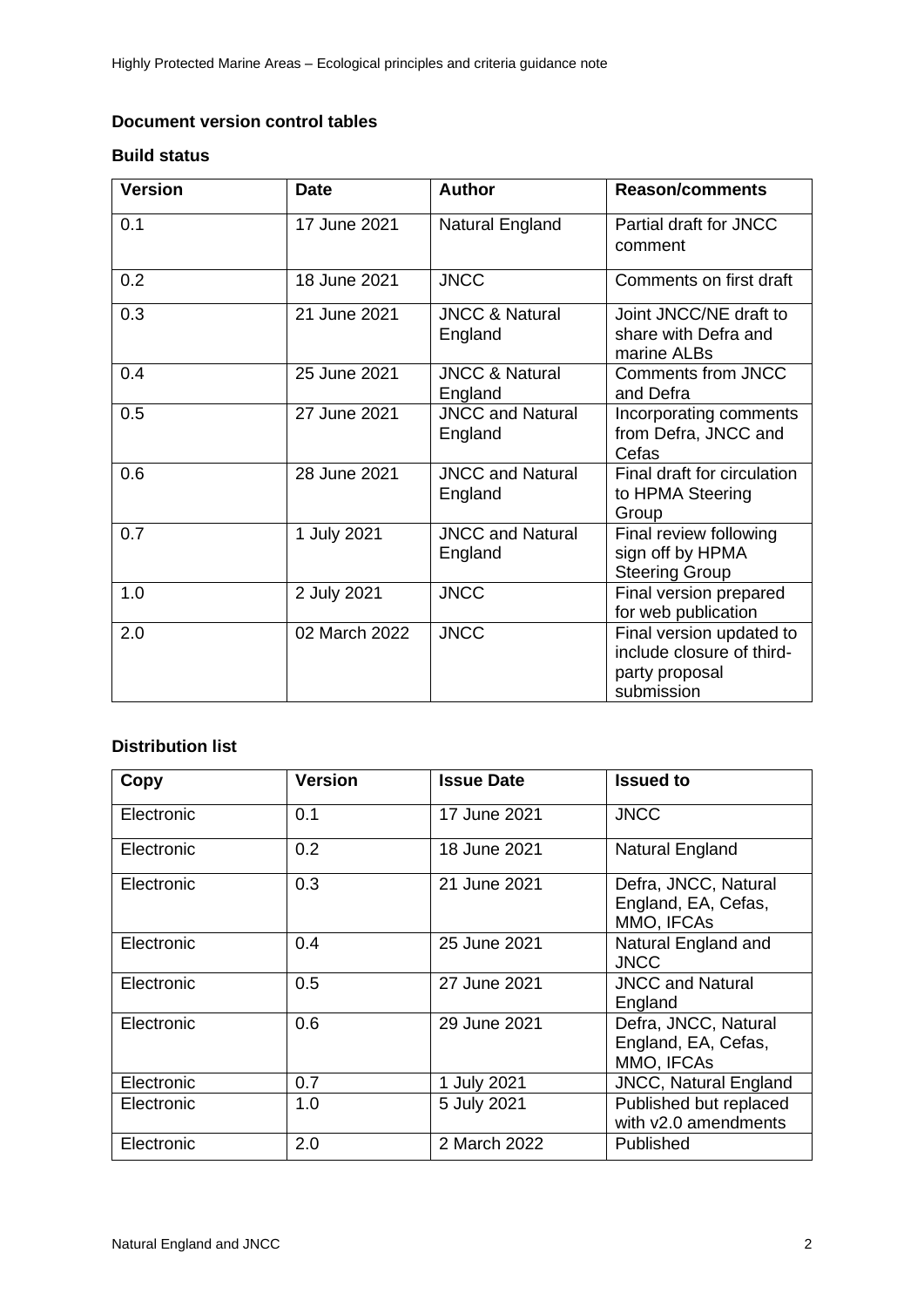# **Identifying pilot Highly Protected Marine Areas in English waters: Ecological principles and criteria guidance note**

#### **Executive summary**

In June 2020, the UK government-sponsored [Benyon Review](https://www.gov.uk/government/publications/highly-protected-marine-areas-hpmas-review-2019) recommended the introduction of a number of pilot Highly Protected Marine Areas (HPMAs). In June 2021, UK Government accepted the majority of the recommendations set out in the Benyon Review and [made a](https://questions-statements.parliament.uk/written-statements/detail/2021-06-08/hcws71)  [commitment](https://questions-statements.parliament.uk/written-statements/detail/2021-06-08/hcws71) to identify and designate pilot HPMAs as a complement to the existing MPA network in English waters, with designation set to take place in 2022.

HPMAs are intended to be areas of the sea set aside for the protection and recovery of marine ecosystems. They will prohibit extractive, destructive, and depositional uses, allowing only non-damaging levels of other activities to the extent permitted by international law. By setting aside some areas of sea with high levels of protection, HPMAs will allow nature to recover to a more natural state, allowing the ecosystem to thrive in the absence of damaging activities.

Government will identify pilot HPMAs, based on ecological, social and economic criteria, to select locations that provide the maximum biodiversity benefits while seeking to minimise impacts on sea users. The first step in the process is to develop and apply ecological criteria to a long list of potential locations for pilot HPMAs, followed by application of socio-economic criteria. The purpose of this document is to set out how we will identify pilot HPMAs based on ecological principles and criteria.

As part of the start of the process, Natural England and JNCC invited stakeholders to propose locations that met the ecological criteria. The submission process closed on 31 August 2021.

JNCC and Natural England will consider the ecological merit of any third-party proposal submissions alongside our own identified locations. We will do this by using the evidence standards set out in this guidance document. We will then recommend a list of locations, based on ecological criteria, to Defra who will work with the Marine Management Organisation and the Association of Inshore Fisheries and Conservation Authorities to apply socio-economic criteria.

This document complements a wider suite of forthcoming guidance that will provide a comprehensive overview of the process and will be available via the [HPMA webpage.](http://www.jncc.gov.uk/hpmas)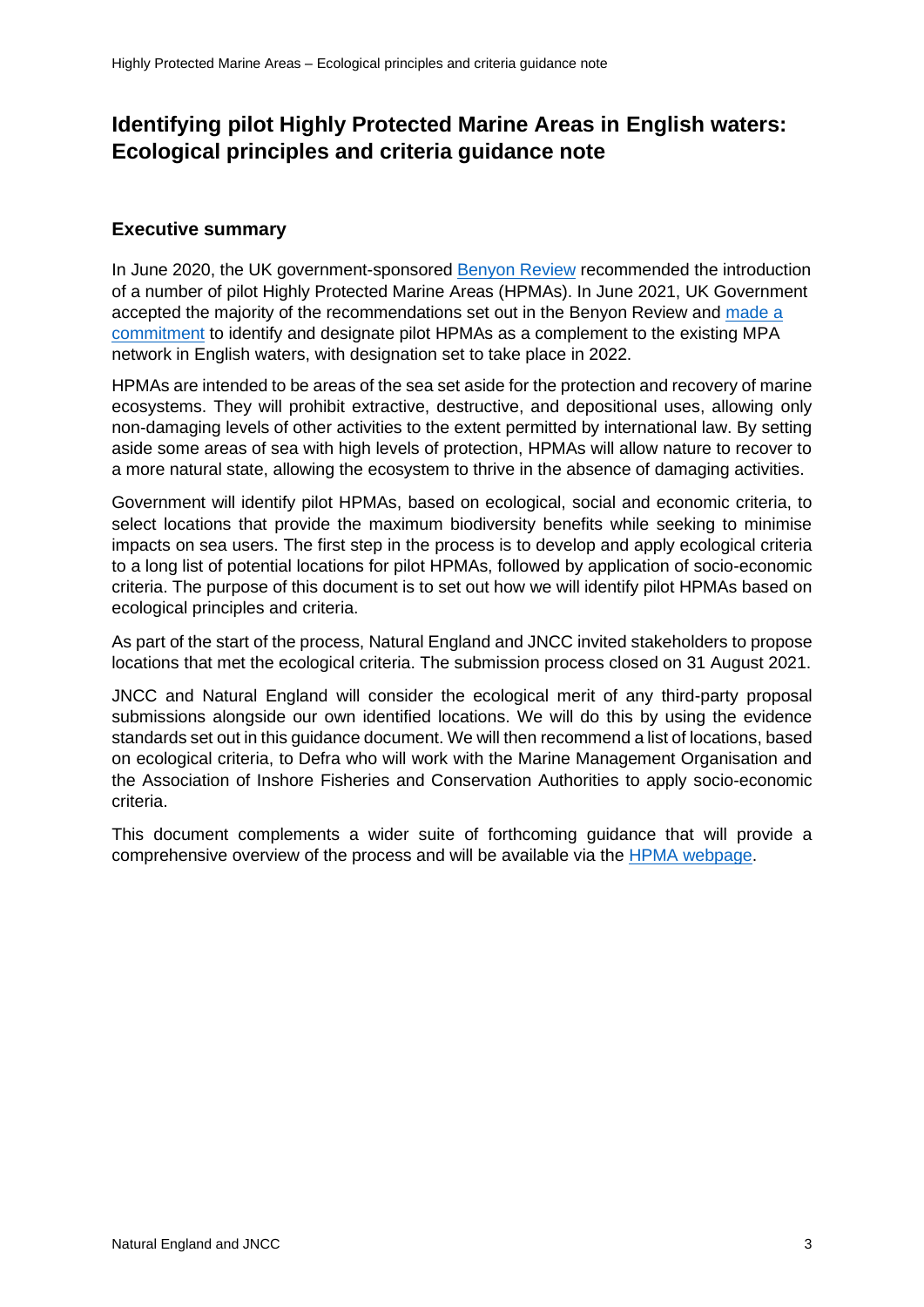### **1. Background**

- 1.1. In June 2021, UK Government [made a commitment](https://questions-statements.parliament.uk/written-statements/detail/2021-06-08/hcws71) to identify and designate pilot Highly Protected Marine Areas (HPMAs) as a complement to the existing MPA network in English waters.
- 1.2. The purpose of this document is to set out how pilot HPMAs will be identified based on ecological criteria, developed by Defra's Statutory Nature Conservation Bodies (SNCBs), and building upon the ecological principles set out in the [Benyon Review.](https://www.gov.uk/government/publications/highly-protected-marine-areas-hpmas-review-2019/benyon-review-into-highly-protected-marine-areas-final-report-executive-summary)
- 1.3. The Joint Nature Conservation Committee (JNCC) and Natural England, with support from the Centre for Environment, Fisheries and Aquaculture Science (Cefas), will take the leading role at the start of the HPMA pilot process in applying the ecological principles and criteria to identify locations that will be considered as potential pilot HPMAs.
- 1.4. It will then be for Defra, in collaboration with the Marine Management Organisation and the Association of Inshore Fisheries and Conservation Authorities, to apply socioeconomic criteria to refine a shortlist of potential pilot HPMAs that will be the subject of public consultation in 2022.
- 1.5. The overarching process for identifying and recommending pilot HPMAs to Ministers is set out in Figure 1. This first guidance note focusses on application of the ecological principles and criteria only.
- 1.6. As part of the process to identify pilot HPMAs, stakeholders were invited to propose locations that met the ecological criteria. The submission process closed on 31 August 2021.
- 1.7. The work of JNCC and Natural England and submissions by third parties will be subject to the same assessment process. This is set out in the final column of [Table 2](#page-7-0) of this guidance note.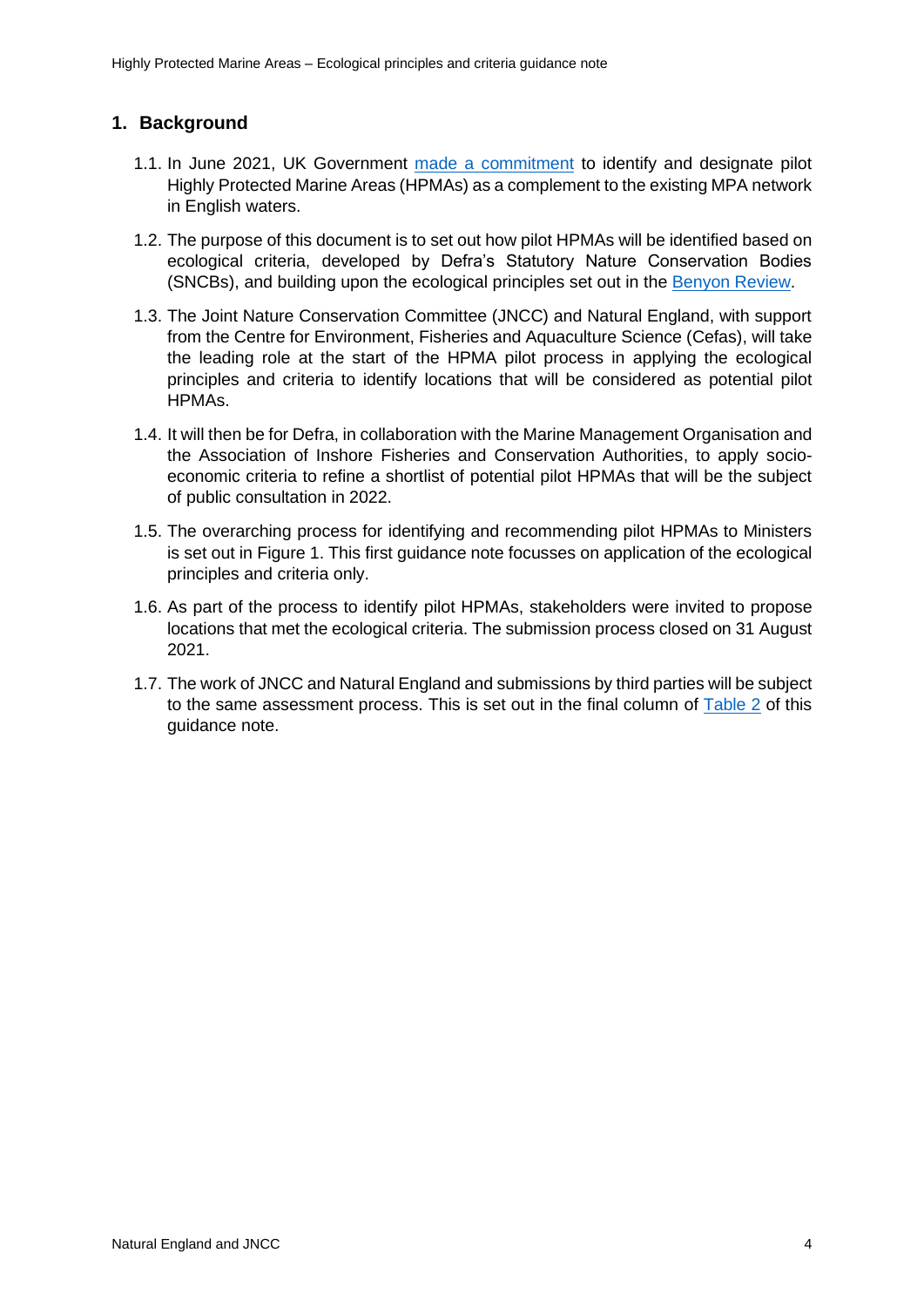

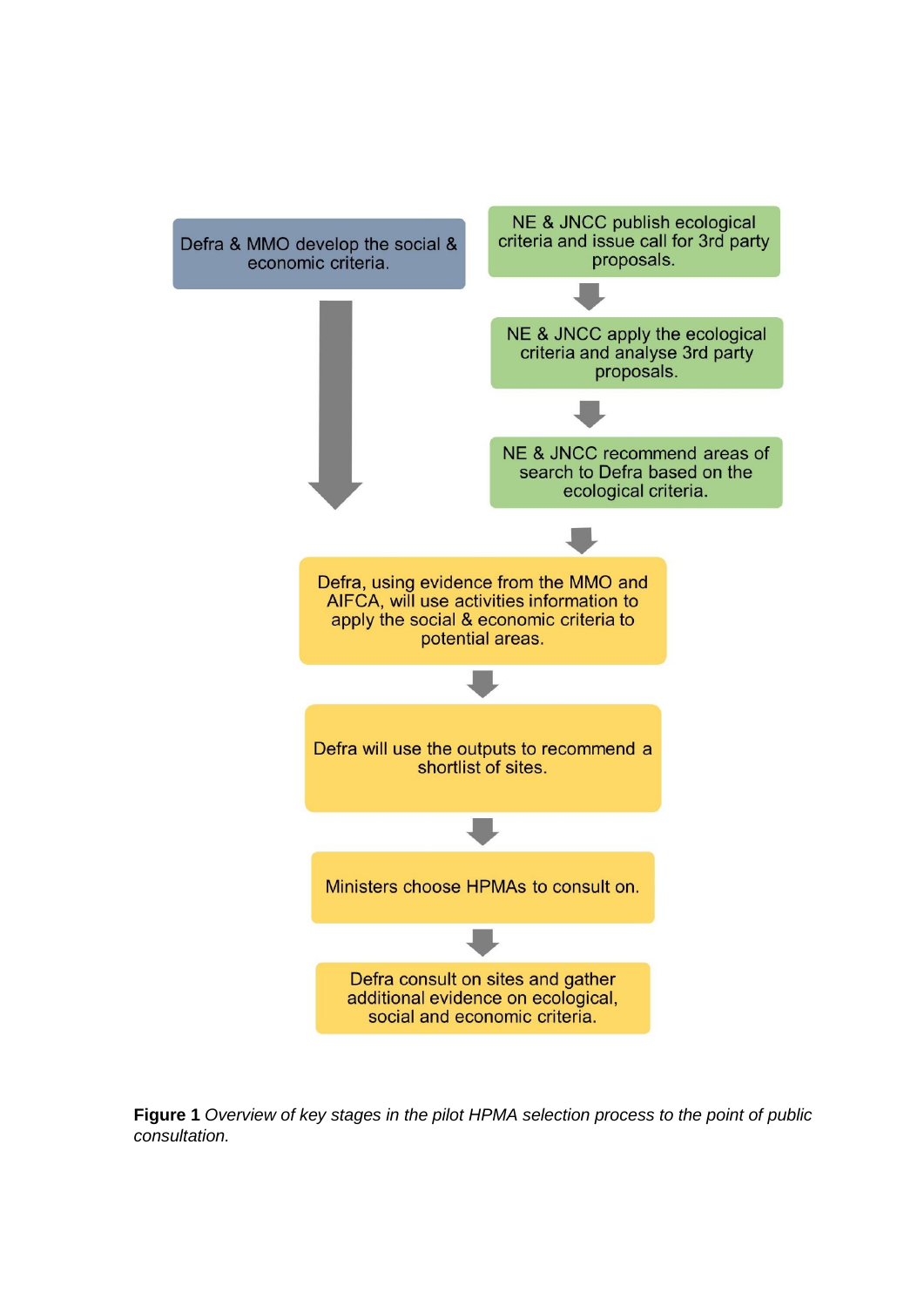#### **2. Purpose and objectives of pilot HPMAs**

- 2.1. The purpose of HPMAs is set out in the [Government response](https://www.gov.uk/government/publications/government-response-to-the-highly-protected-marine-areas-hpmas-review/government-response-to-the-highly-protected-marine-areas-hpmas-review) to the [Benyon Review](https://assets.publishing.service.gov.uk/government/uploads/system/uploads/attachment_data/file/890484/hpma-review-final-report.pdf)  [into HPMAs](https://assets.publishing.service.gov.uk/government/uploads/system/uploads/attachment_data/file/890484/hpma-review-final-report.pdf) and is that *HPMAs are for the protection and recovery of marine ecosystems*. In addition, Government has defined HPMAs as *areas of the sea that allow the protection and recovery of marine ecosystems by prohibiting extractive, destructive and depositional uses and allowing only non-damaging levels of other activities to the extent permitted by international law*.
- 2.2. To achieve the purpose set out above, JNCC and Natural England consider the key ecological objectives of HPMAs are:
	- $\triangleright$  to enable recovery of marine ecosystems and enhance resilience, thus delivering direct biodiversity benefits both within and outside their boundaries;
	- $\geq$  to enhance understanding of how marine ecosystems recover and of recovery timescales; and
	- $\triangleright$  to help us understand how less impacted ecosystems exist and develop in the absence of damaging human activities.

#### **3. Ecological principles for the selection of pilot HPMAs**

- 3.1. The three ecological principles recommended by the Benyon Review will guide the selection of HPMAs:
	- ➢ *Ecological importance*

The Benyon Review considered the structure and functioning of an ecosystem within an HPMA to be of key ecological importance. The Review concluded that application of this principle would ensure that decision makers recognise these essential structures and functions during an HPMA identification process.

➢ *Naturalness, sensitivity and potential to recover*

The Benyon Review concluded that degradation of marine ecosystems occurs when the habitats and species they contain are more sensitive to the human pressures they are subject to (e.g. when cumulative impacts of damaging activities limit or prevent recovery). It highlighted that HPMAs can help us understand how ecosystems exist in the absence of damaging human activities, as well as increasing understanding of the process and timescales for recovery. This principle was proposed to enable identification of locations that demonstrate how recovery and/or change occurs in the absence of damaging human activities.

➢ *Ecosystem services*

The Benyon Review recognised the valuable ecosystem services provided by the marine environment, such as the ability to provide resilience to climate change, shoreline protection, and food. The review recommended that the capacity to protect blue carbon habitats and other important ecosystem services should be an underlying principle for site selection.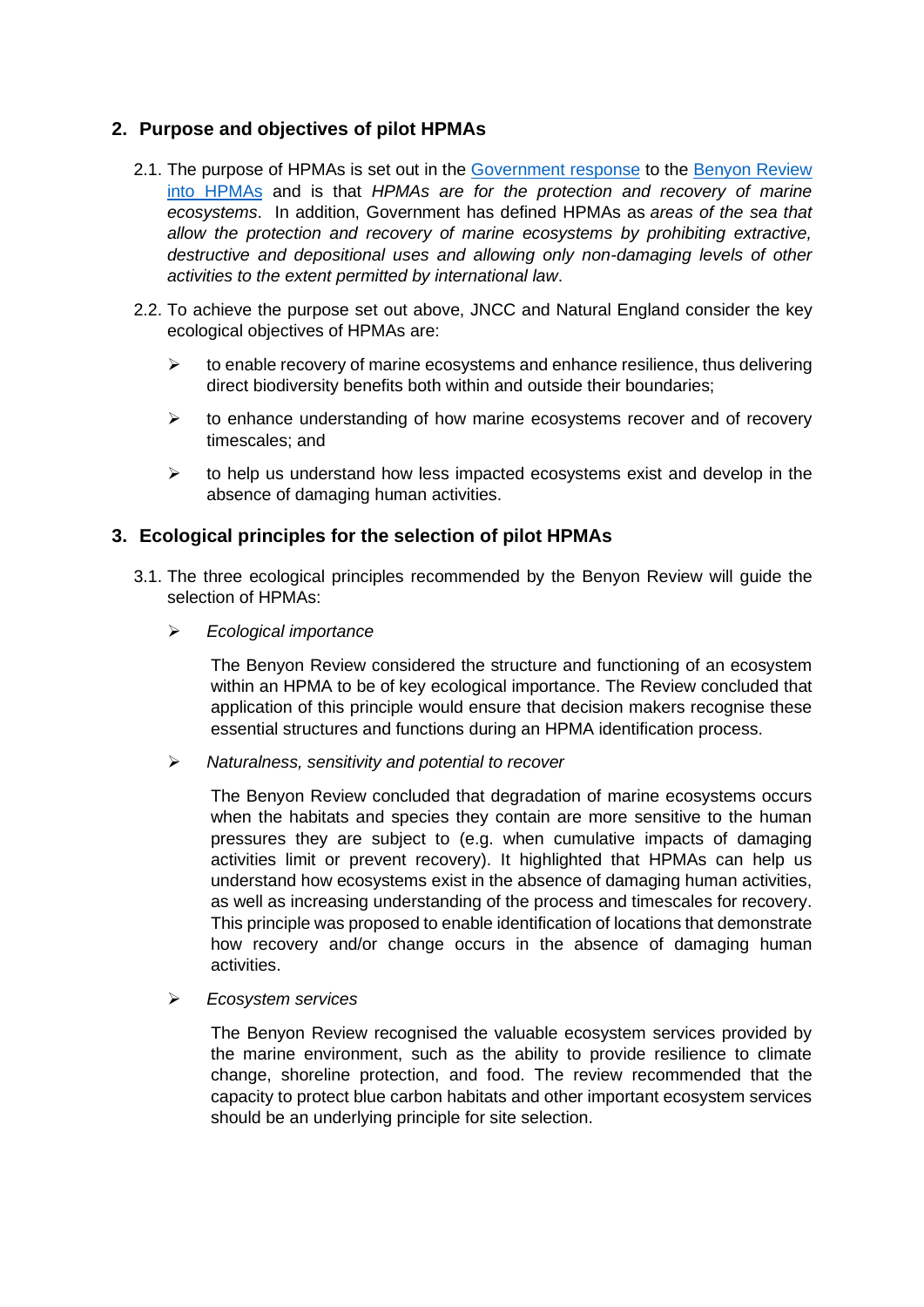# **4. Ecological criteria for the selection of pilot HPMAs**

4.1. To assess the potential of a location to meet the ecological principles as set out in Section 3, Natural England and JNCC have developed ecological selection criteria (Table 1). These selection criteria will be used to assess a location against the ecological principles and result in the production of a shortlist of locations to which socio-economic criteria will then be applied.

| <b>Ecological principle</b>  | <b>Selection criteria</b>                                                                                                                                   |
|------------------------------|-------------------------------------------------------------------------------------------------------------------------------------------------------------|
|                              | 1a The location has, or has had, relatively<br>higher levels of biological diversity.                                                                       |
| 1 - Ecological importance    | 1b The location is known to contain multiple<br>species and / or habitats of national,<br>regional or global importance, or of regional<br>distinctiveness. |
|                              | 1c The location is of importance to the key life<br>cycle stages and / or behaviours of marine<br>species.                                                  |
| 2 - Naturalness, sensitivity | 2a The location represents a relatively natural<br>ecosystem.                                                                                               |
| and potential to recover     | 2b The location represents a relatively<br>degraded ecosystem.                                                                                              |
|                              | 3a The location includes habitats considered to<br>be of importance to the long-term storage of<br>carbon.                                                  |
| 3 - Ecosystem services       | 3b The location is of importance to the key life<br>cycle stages of commercially important<br>marine species.                                               |
|                              | 3c The location includes, or supports, habitats<br>that are important in the provision of flood /<br>erosion protection.                                    |

|  | Table 1 Ecological selection principles and criteria for pilot HPMAs |  |  |  |  |
|--|----------------------------------------------------------------------|--|--|--|--|
|  |                                                                      |  |  |  |  |

4.2. The identification of locations for further consideration as pilot HPMAs will be based on the best-available evidence. Table 2 sets out what constitutes high, moderate and low-quality evidence in relation to each of the ecological criteria.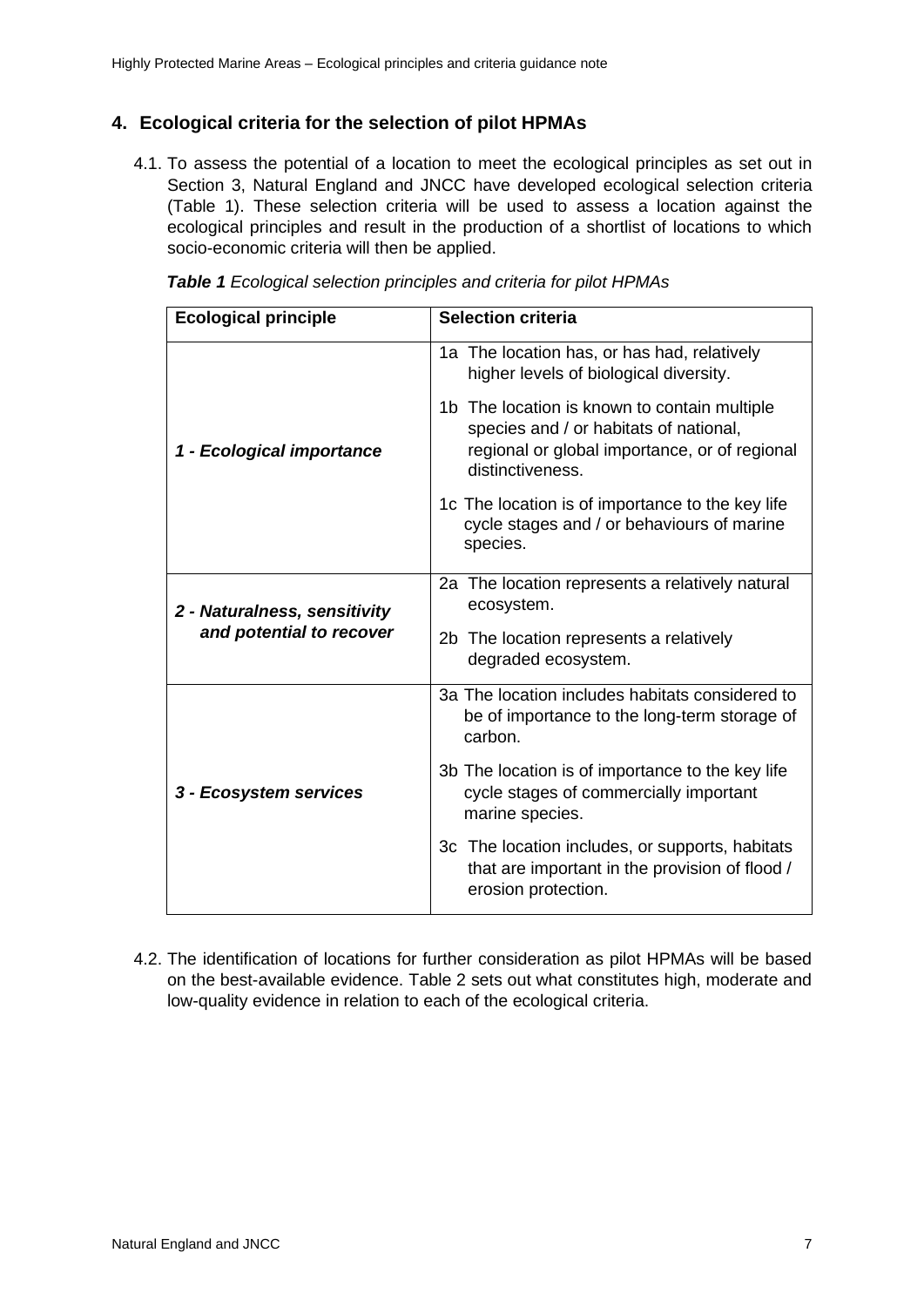<span id="page-7-0"></span>

| <b>Ecological</b>                                                            | <b>Criteria</b>                                                | <b>Types of evidence</b>                                        | <b>Evidence assessment standards</b>                                                                                                                                                                                                                                                                                                                                                                                                                                                                                                                |
|------------------------------------------------------------------------------|----------------------------------------------------------------|-----------------------------------------------------------------|-----------------------------------------------------------------------------------------------------------------------------------------------------------------------------------------------------------------------------------------------------------------------------------------------------------------------------------------------------------------------------------------------------------------------------------------------------------------------------------------------------------------------------------------------------|
| principle                                                                    |                                                                | sources available                                               |                                                                                                                                                                                                                                                                                                                                                                                                                                                                                                                                                     |
| 1 - Ecological<br><i>importance</i><br>relatively<br>biological<br>diversity | $1a - The$<br>location has,<br>or has had,<br>higher levels of | Ground-truthed<br>survey datasets,<br>modelled data<br>products | High - There is a significant body of reliable, empirically based evidence<br>supporting the conclusion that the location currently contains, or has historical<br>evidence of, relatively high levels of biological diversity (when considering the<br>data in the context of the wider marine environment).                                                                                                                                                                                                                                       |
|                                                                              |                                                                |                                                                 | This evidence is from more than one independent source of information with<br>associated high levels of confidence (e.g. evidence derived from ground-truthed<br>survey data). Evidence is ideally over a long time-series. There is also strong<br>evidence that the location is, or has been, of ecological importance overall as a<br>functional ecosystem.                                                                                                                                                                                      |
|                                                                              |                                                                |                                                                 | <b>Moderate</b> – There is some evidence that the location currently contains, or has<br>historical evidence of, relatively high levels of biological diversity (when<br>considering the data in the context of the wider marine environment).                                                                                                                                                                                                                                                                                                      |
|                                                                              |                                                                |                                                                 | Evidence is based on one or more data sources, the reliability of which may be<br>open to question due to e.g. shorter time span of data, lack of corroborative<br>information, limited quality assurance and/or lower confidence in the analysis.<br>The case that the location has relatively high levels of biodiversity is less<br>compelling. For example, a range of habitat types are present within the area,<br>however data limitations may exist. There may be some inferences that the<br>location is of ecological importance overall. |
|                                                                              |                                                                |                                                                 | Low - There is limited evidence that the location currently contains, or has<br>historical evidence of, relatively high levels of biological diversity (when<br>considering the data in the context of the wider marine environment).                                                                                                                                                                                                                                                                                                               |
|                                                                              |                                                                |                                                                 | Evidence is based only on a single data source, or expert judgement, or<br>modelled data. Data sources may be of low/unknown quality, or low/unknown<br>reliability, or represent a single point in time. The case that the location has                                                                                                                                                                                                                                                                                                            |

*Table 2 Pilot HPMA ecological principles, criteria, and evidence assessment standards*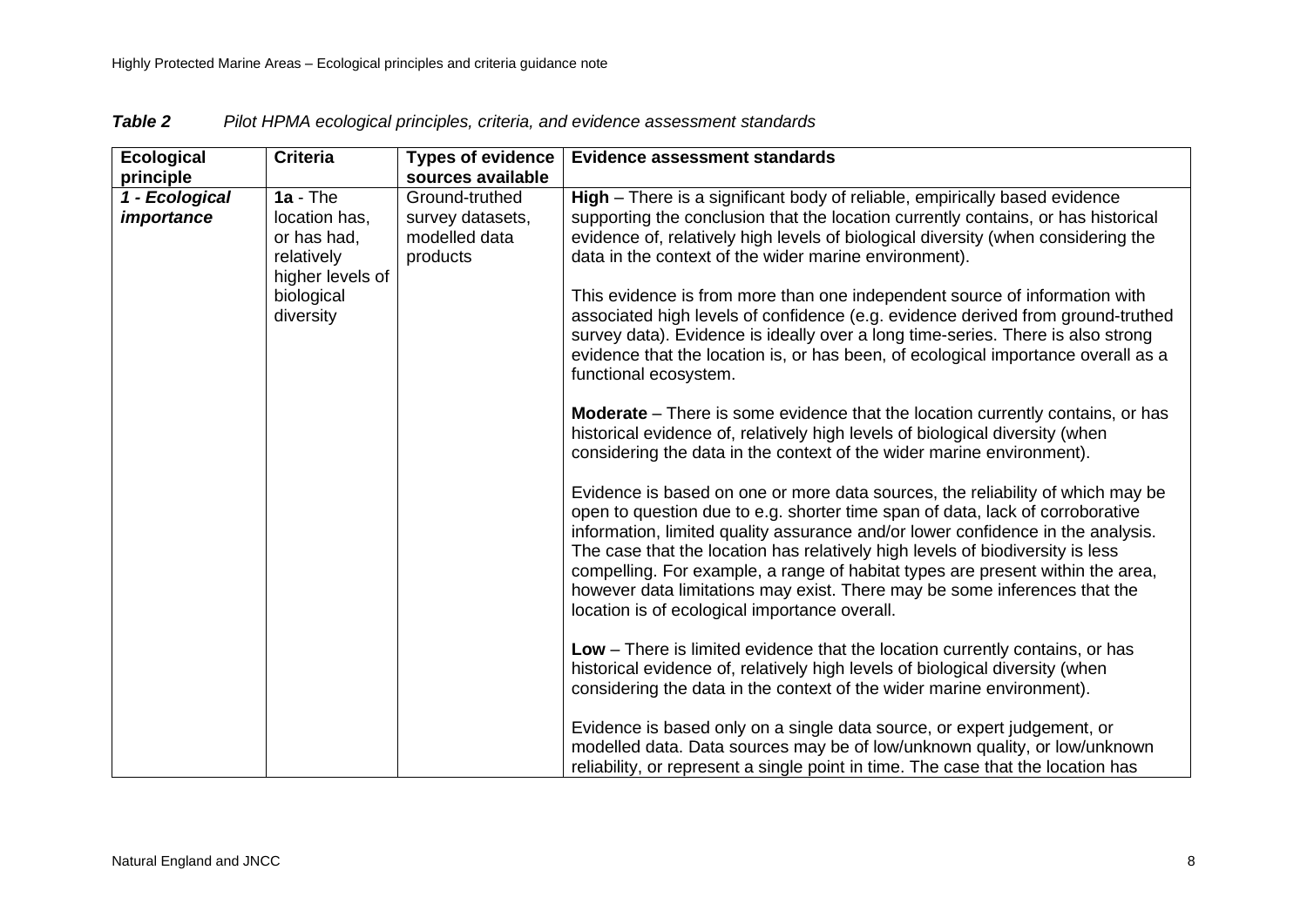| <b>Ecological</b><br>principle | <b>Criteria</b>                                                                                                                                                                           | <b>Types of evidence</b><br>sources available                   | <b>Evidence assessment standards</b>                                                                                                                                                                                                                                                                                                                                                                                                                                                                                                                                                                                                                                                                                                                                                                                                                                                                                                                                                                                                                                                                                                                                                                                                                                                                                                                                                                                                                                                                                                                                          |
|--------------------------------|-------------------------------------------------------------------------------------------------------------------------------------------------------------------------------------------|-----------------------------------------------------------------|-------------------------------------------------------------------------------------------------------------------------------------------------------------------------------------------------------------------------------------------------------------------------------------------------------------------------------------------------------------------------------------------------------------------------------------------------------------------------------------------------------------------------------------------------------------------------------------------------------------------------------------------------------------------------------------------------------------------------------------------------------------------------------------------------------------------------------------------------------------------------------------------------------------------------------------------------------------------------------------------------------------------------------------------------------------------------------------------------------------------------------------------------------------------------------------------------------------------------------------------------------------------------------------------------------------------------------------------------------------------------------------------------------------------------------------------------------------------------------------------------------------------------------------------------------------------------------|
|                                |                                                                                                                                                                                           |                                                                 | relatively high levels of biological diversity is not compelling. There is limited<br>evidence to suggest that the location is of ecological importance overall.<br>Not met - Suitable evidence is not available to show that the location has, or<br>had, relatively high biodiversity (when considering the data in the context of the<br>wider marine environment), or the evidence is insufficient to allow such a<br>conclusion to be reached. Evidence is not available to support the ecological<br>importance of the location overall.                                                                                                                                                                                                                                                                                                                                                                                                                                                                                                                                                                                                                                                                                                                                                                                                                                                                                                                                                                                                                                |
| 1 - Ecological<br>importance   | $1b - The$<br>location is<br>known to<br>contain<br>multiple<br>species and /<br>or habitats of<br>national,<br>regional or<br>global<br>importance, or<br>of regional<br>distinctiveness | Ground-truthed<br>survey datasets,<br>modelled data<br>products | High - There is a significant body of reliable, empirically based evidence<br>supporting the conclusion that the location contains multiple species and/or<br>habitats of national, regional, or global importance or of regional distinctiveness,<br>supported by multiple data records.<br>This evidence is based on more than one high quality source of data, with high<br>confidence derived from more than one independent source of information.<br>Evidence is available over a long time-series. There is a strong case that the<br>proposed location has species and/or habitats or national, regional, or global<br>importance or of regional distinctiveness. For example, multiple types of species<br>or habitats of importance are present.<br><b>Moderate</b> – There is some evidence that the location contains species and/or<br>habitats of national, regional, or global importance or of regional distinctiveness.<br>Evidence is based on one or more data sources, the reliability of which may be<br>open to question due to e.g. shorter time span of data, lack of corroborative<br>information, limited quality assurance and/or lower confidence in the analysis.<br>The case that the location has species and/or habitats of global or national<br>importance is less compelling. For example, only a limited number of species or<br>habitats of importance are present.<br>Low - There is limited evidence that the location contains species and/or<br>habitats of national, regional, or global importance or of regional distinctiveness. |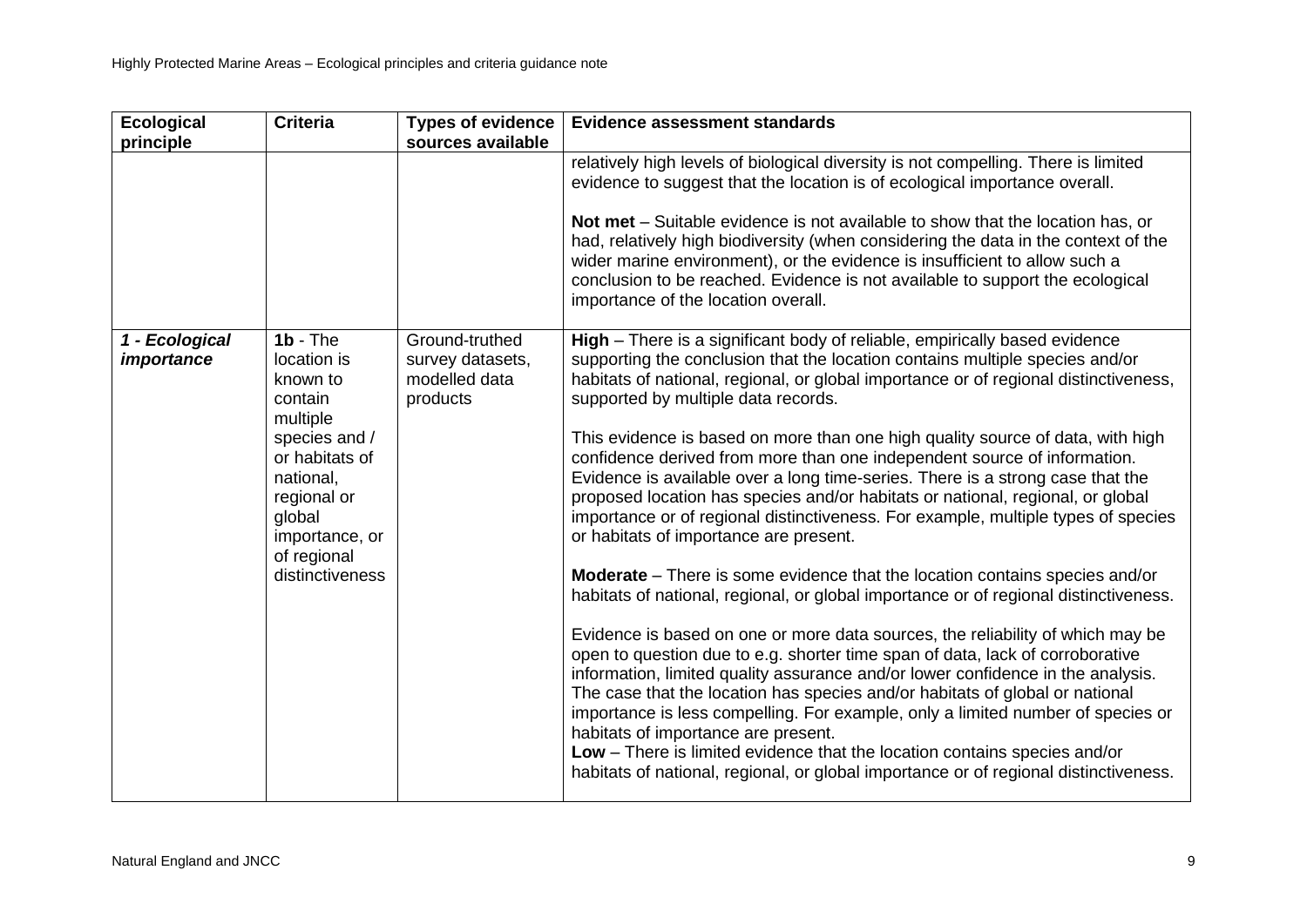| <b>Ecological</b><br>principle | <b>Criteria</b>                                               | <b>Types of evidence</b><br>sources available                                 | <b>Evidence assessment standards</b>                                                                                                                                                                                                                                                                                                                                                                                                                                                                                      |
|--------------------------------|---------------------------------------------------------------|-------------------------------------------------------------------------------|---------------------------------------------------------------------------------------------------------------------------------------------------------------------------------------------------------------------------------------------------------------------------------------------------------------------------------------------------------------------------------------------------------------------------------------------------------------------------------------------------------------------------|
|                                |                                                               |                                                                               | Evidence is based only on a single data source, or expert judgement, or<br>modelled data. Data sources may be of low/unknown quality, or low/unknown<br>reliability, or are short-term and/or of greater age.                                                                                                                                                                                                                                                                                                             |
|                                |                                                               |                                                                               | Not met – There is no suitable evidence to show that the location contains<br>species and/or habitats of national, regional, or global importance or of regional<br>distinctiveness, or the evidence is insufficient to allow such a conclusion to be<br>reached.                                                                                                                                                                                                                                                         |
| 1 - Ecological<br>importance   | $1c - The$<br>location is of<br>importance to<br>the key life | Types of evidence<br>could include<br>relevant reports,<br>habitat or species | High - There is a significant body of reliable evidence supporting the conclusion<br>that the proposed location is important for key life cycle stages and/or<br>behaviours of a wide range of marine species.                                                                                                                                                                                                                                                                                                            |
|                                | cycle stages<br>and $/$ or<br>behaviours of<br>marine species | information from<br>survey datasets,<br>modelled data<br>products.            | Evidence is ideally derived from more than one independent source of<br>information with associated high levels of confidence. Evidence is available over<br>a long time-series. There is a strong case that the proposed location is important<br>for key life cycle stages and/or behaviours of marine species. For example, there<br>is strong evidence that the proposed location is a nursery area or foraging<br>ground for a suite of marine species.                                                              |
|                                |                                                               |                                                                               | <b>Moderate</b> – There is some evidence supporting the conclusion that the location<br>is important for key life cycle stages and/or behaviours of marine species.                                                                                                                                                                                                                                                                                                                                                       |
|                                |                                                               |                                                                               | Evidence is based on one or more data sources, the reliability of which may be<br>open to question due to e.g. shorter time span of data, lack of corroborative<br>information, limited quality assurance and/or lower confidence in the analysis.<br>The case that the proposed location is important for key life cycle stages and/or<br>behaviours of marine species is less compelling. For example, strong evidence<br>is limited to a single species or evidence on a wider range of species is less<br>convincing. |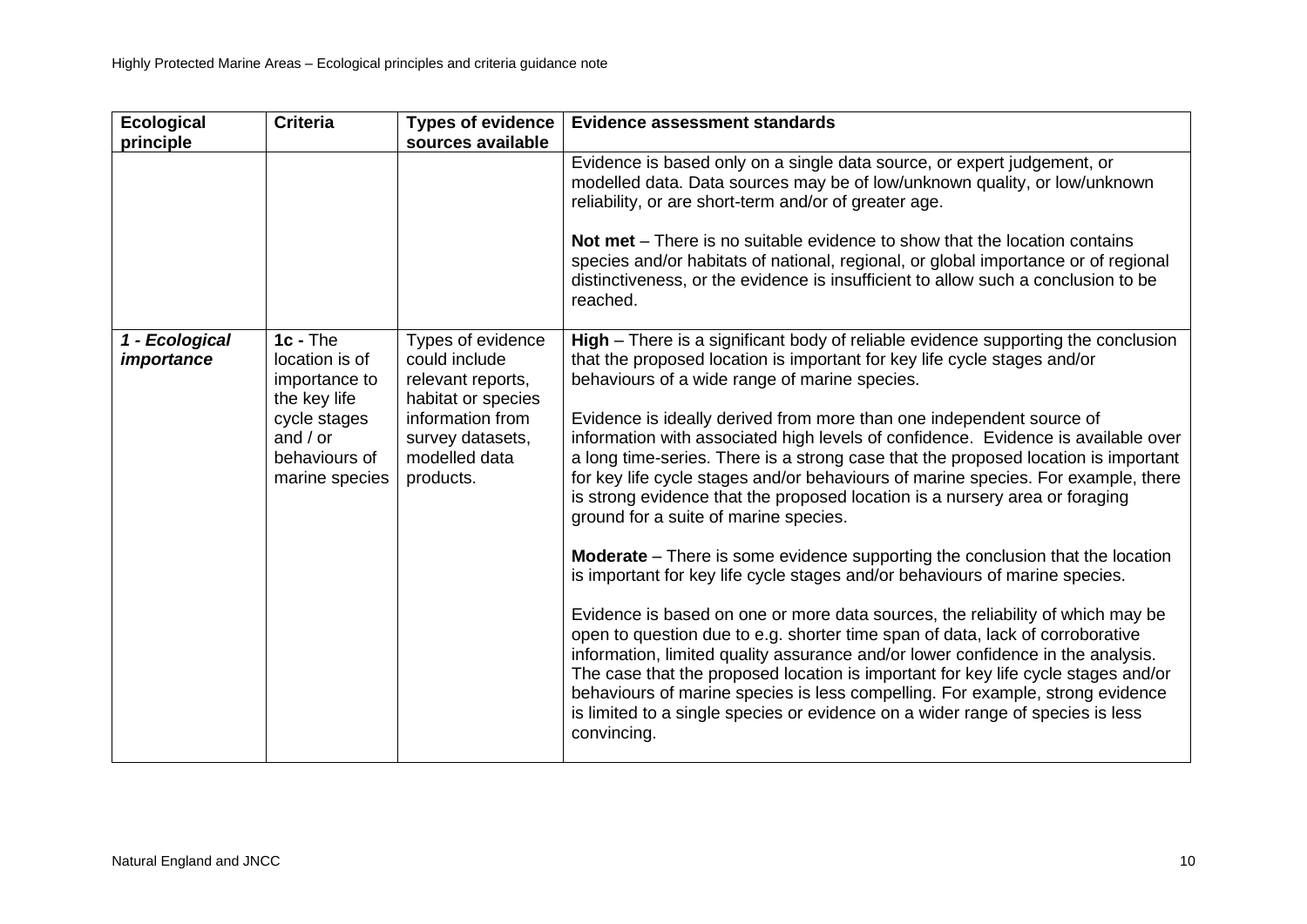| <b>Ecological</b><br>principle                                 | <b>Criteria</b>                                                                                        | <b>Types of evidence</b><br>sources available                                                                                       | <b>Evidence assessment standards</b>                                                                                                                                                                                                                                                                                                                                                                                                                                                                                                                                                                                                                                                                                                                                                                                                                                                                                                                                                  |
|----------------------------------------------------------------|--------------------------------------------------------------------------------------------------------|-------------------------------------------------------------------------------------------------------------------------------------|---------------------------------------------------------------------------------------------------------------------------------------------------------------------------------------------------------------------------------------------------------------------------------------------------------------------------------------------------------------------------------------------------------------------------------------------------------------------------------------------------------------------------------------------------------------------------------------------------------------------------------------------------------------------------------------------------------------------------------------------------------------------------------------------------------------------------------------------------------------------------------------------------------------------------------------------------------------------------------------|
|                                                                |                                                                                                        |                                                                                                                                     | Low - There is limited evidence supporting the conclusion that the proposed<br>location is important for key life cycle stages and/or behaviours of marine<br>species.                                                                                                                                                                                                                                                                                                                                                                                                                                                                                                                                                                                                                                                                                                                                                                                                                |
|                                                                |                                                                                                        |                                                                                                                                     | Evidence is based only on a single data source, or expert judgement, or<br>modelled data. Data sources may be of low/unknown quality, or low/unknown<br>reliability. The case that the proposed location is important for key life cycle<br>stages and/or behaviours of marine species is not compelling. For example,<br>evidence is based on a single source or low / unknown quality or reliability.                                                                                                                                                                                                                                                                                                                                                                                                                                                                                                                                                                               |
|                                                                |                                                                                                        |                                                                                                                                     | Not met - There is no evidence to support the case that the proposed location is<br>important for key life cycle stages and/or behaviours of marine species.                                                                                                                                                                                                                                                                                                                                                                                                                                                                                                                                                                                                                                                                                                                                                                                                                          |
| 2 - Naturalness,<br>sensitivity and<br>potential to<br>recover | $2a - The$<br>location<br>represents a<br>relatively<br>natural                                        | Recovery<br>information (e.g.<br><b>MarESA</b> resilience<br>scores),<br>vulnerability                                              | High - There is a significant body of reliable, empirically-based evidence<br>supporting the conclusion that the location is either in a relatively natural state,<br>and/or is relatively degraded (when considering the data in the context of the<br>wider marine environment).                                                                                                                                                                                                                                                                                                                                                                                                                                                                                                                                                                                                                                                                                                    |
|                                                                | ecosystem.<br>and/or<br>$2b - The$<br>location<br>represents a<br>relatively<br>degraded<br>ecosystem. | assessments,<br>presence of human<br>activities/pressure,<br>ground-truthed<br>evidence of current<br>condition of the<br>location. | For degraded locations, evidence shows that the habitats and/or species have<br>the potential to recover, for example, evidence that the area had higher levels of<br>biodiversity in the past, or a more complex ecosystem, or evidence showing<br>signs of recovery. Evidence that habitats and/or species are sensitive to<br>pressures from human activities is also acceptable. This evidence is based on<br>more than one high quality source of data, with high confidence and ideally<br>derived from more than one independent source of information. Evidence is<br>available over a long time-series. There is a strong case that the location is<br>either relatively natural and/or is relatively degraded, with the potential for<br>recovery. For example, there are multiple pressures acting on a habitat, with<br>ground-truthed data showing a degraded habitat condition, however the habitat<br>has the potential to recover following the removal of pressures. |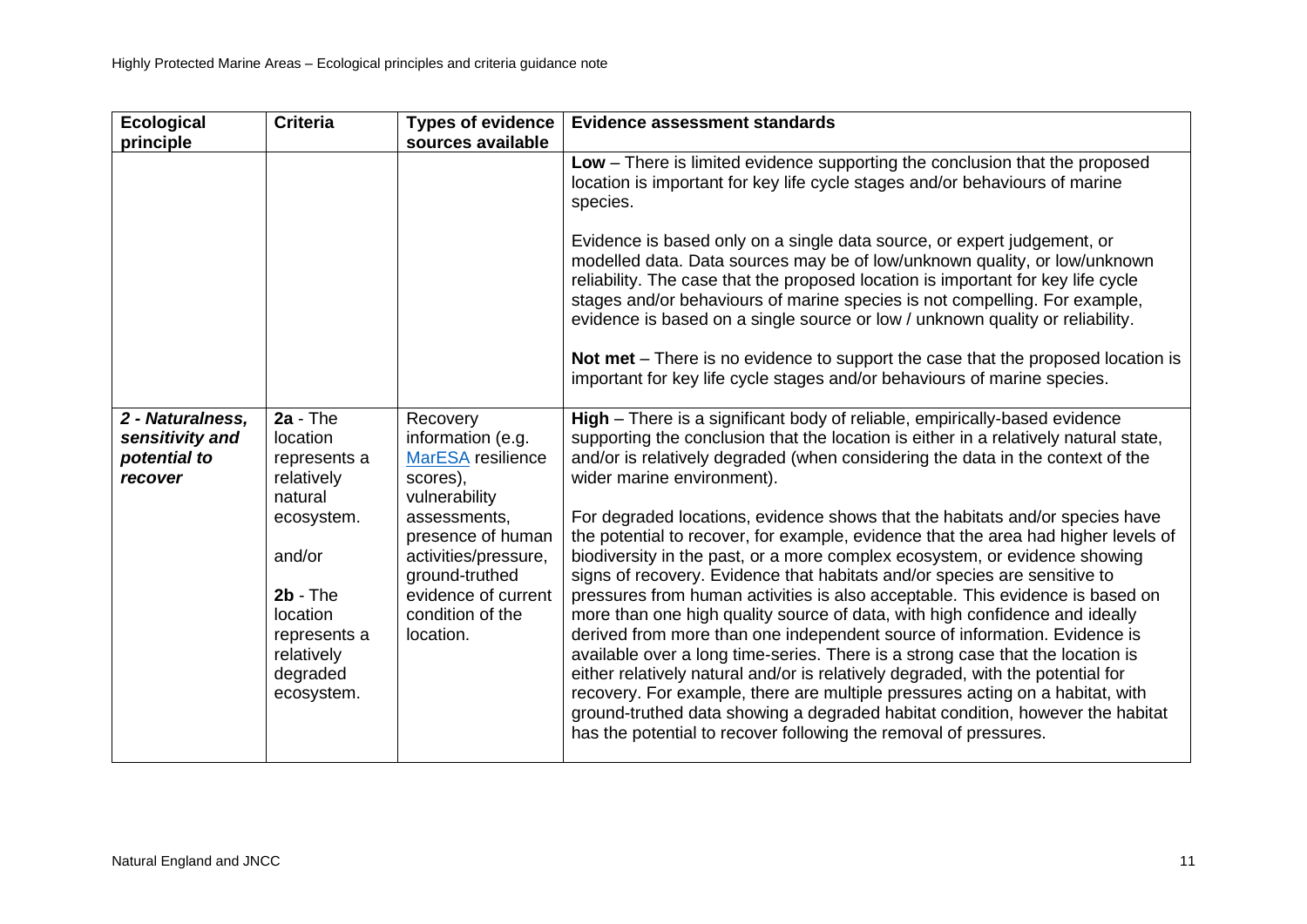| <b>Ecological</b> | <b>Criteria</b> | <b>Types of evidence</b> | <b>Evidence assessment standards</b>                                                                                                                                                                                                                                                                                                                                                                                                                                                                                                                                                                                                       |
|-------------------|-----------------|--------------------------|--------------------------------------------------------------------------------------------------------------------------------------------------------------------------------------------------------------------------------------------------------------------------------------------------------------------------------------------------------------------------------------------------------------------------------------------------------------------------------------------------------------------------------------------------------------------------------------------------------------------------------------------|
| principle         |                 | sources available        |                                                                                                                                                                                                                                                                                                                                                                                                                                                                                                                                                                                                                                            |
|                   |                 |                          | Moderate – There is some evidence that the location is either in a relatively<br>natural state and/or is relatively degraded (when considering the data in the<br>context of the wider marine environment).                                                                                                                                                                                                                                                                                                                                                                                                                                |
|                   |                 |                          | For degraded locations, evidence shows that the habitats and/or species have<br>the potential to recover. Evidence is based on one or more data sources, the<br>reliability of which may be open to question due to e.g. shorter time span of data,<br>lack of corroborative information, limited quality assurance and/or lower<br>confidence in the analysis. The case that the location is either relatively natural<br>or is relatively degraded, with the potential for recovery, is less compelling. For<br>example, ground-truthed data shows a degraded habitat condition, however data<br>may have confidence or age limitations. |
|                   |                 |                          | Low – There is limited evidence that the location is in a relatively natural state<br>and/or is relatively degraded (when considering the data in the context of the<br>wider marine environment).                                                                                                                                                                                                                                                                                                                                                                                                                                         |
|                   |                 |                          | For degraded locations, evidence shows that the habitats and/or species have<br>the potential to recover. Evidence is based only on a single data source, or<br>expert judgement, or modelled data. Data sources may be of low/unknown<br>quality, or low/unknown reliability, or are short-term. The case that the location is<br>either relatively natural and/or is relatively degraded, with the potential for<br>recovery, is not compelling. For example, there is no ground-truth data showing<br>the habitat condition and evidence is based on a vulnerability assessment alone.                                                  |
|                   |                 |                          | Not met – There is no suitable evidence to show that the location is in a<br>relatively natural state and/or is relatively degraded (when considering the data<br>in the context of the wider marine environment).                                                                                                                                                                                                                                                                                                                                                                                                                         |
| 3 - Ecosystem     | $3a - The$      | <b>Habitats</b>          | High – There is a significant body of reliable evidence supporting the conclusion                                                                                                                                                                                                                                                                                                                                                                                                                                                                                                                                                          |
| services          | location        | considered to be of      | that the proposed location provides ecosystem benefits in the form of carbon                                                                                                                                                                                                                                                                                                                                                                                                                                                                                                                                                               |
|                   | includes        | importance in the        | storage.                                                                                                                                                                                                                                                                                                                                                                                                                                                                                                                                                                                                                                   |
|                   | habitats        | long-term storage        |                                                                                                                                                                                                                                                                                                                                                                                                                                                                                                                                                                                                                                            |
|                   | considered to   | of carbon include        |                                                                                                                                                                                                                                                                                                                                                                                                                                                                                                                                                                                                                                            |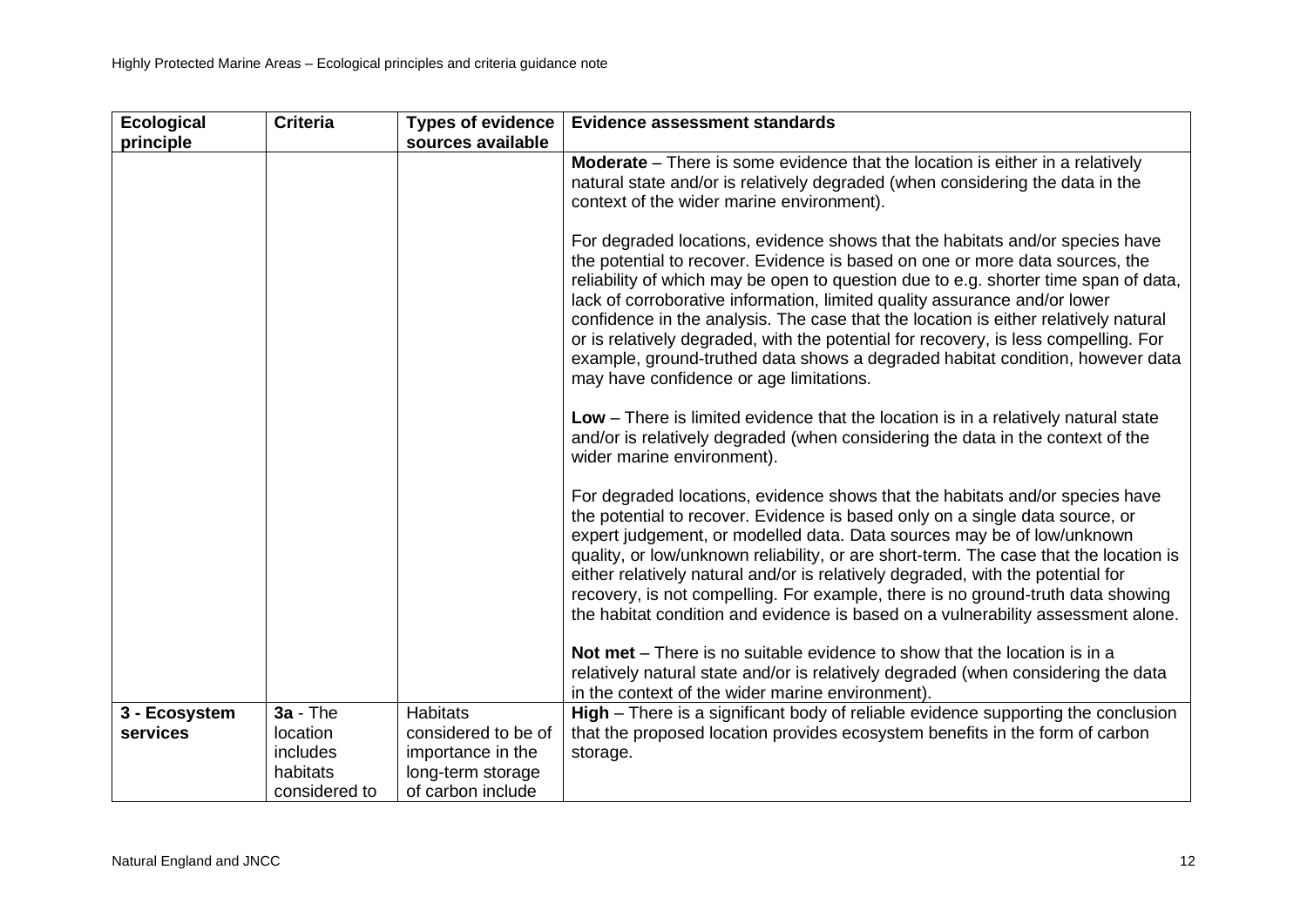| <b>Ecological</b> | <b>Criteria</b>                                                  | <b>Types of evidence</b>                                                                                                                   | <b>Evidence assessment standards</b>                                                                                                                                                                                                                                                                                                                                                                                                                                                                                                                                                                                                                                                                                              |
|-------------------|------------------------------------------------------------------|--------------------------------------------------------------------------------------------------------------------------------------------|-----------------------------------------------------------------------------------------------------------------------------------------------------------------------------------------------------------------------------------------------------------------------------------------------------------------------------------------------------------------------------------------------------------------------------------------------------------------------------------------------------------------------------------------------------------------------------------------------------------------------------------------------------------------------------------------------------------------------------------|
| principle         |                                                                  | sources available                                                                                                                          |                                                                                                                                                                                                                                                                                                                                                                                                                                                                                                                                                                                                                                                                                                                                   |
|                   | be of<br>importance to<br>the long-term<br>storage of<br>carbon. | saltmarsh, intertidal<br>mud, seagrass,<br>kelp, subtidal mud<br>and continental<br>slopes.<br>Types of evidence                           | Evidence on the presence and extent of relevant habitats is ideally derived from<br>more than one independent source of information with associated high levels of<br>confidence. Evidence is available over a long time-series. There is a strong<br>case that the proposed location contains habitat that is important for carbon<br>storage. For example, there is strong evidence that the location contains large<br>areas of habitats known to provide this service.                                                                                                                                                                                                                                                        |
|                   |                                                                  | could include:<br>habitat information<br>from ground-<br>truthed survey<br>datasets and<br>modelled data<br>products.<br>Links for further | <b>Moderate</b> – There is some evidence supporting the conclusion that the<br>proposed location provides ecosystem benefits in the form of carbon storage.<br>Evidence for the presence of relevant habitats is based on one or more data<br>sources, the reliability of which may be open to question due to e.g. shorter time<br>span of data, lack of corroborative information, limited quality assurance and/or<br>lower confidence in the analysis. The case that the proposed location is<br>important for storage is less compelling. For example, it contains only small<br>areas of habitat known to provide this service, or it contains large areas of<br>habitats where the carbon storage benefits are less clear. |
|                   |                                                                  | information:<br>Cefas blue carbon<br>stocks and fluxes,<br><b>JNCC</b> climate<br>smart MPA project                                        | Low - There is limited evidence supporting the conclusion that the proposed<br>location provides ecosystem benefits in the form of carbon storage.<br>Evidence on the presence of habitats is based only on a single data source, or<br>expert judgement, or modelled data. Data sources may be of low/unknown<br>quality, or low/unknown reliability, or are short-term and/or of greater age. The<br>case that the proposed location is important for carbon storage is less<br>compelling. For example, the location contains only small areas of habitat where<br>carbon storage benefits are less clear, or there is low confidence in the habitat<br>data linked to benefits from this service.                             |
|                   |                                                                  |                                                                                                                                            | Not met – There is no suitable evidence to support the case that the location<br>includes habitats considered to be of importance for the storage of carbon.                                                                                                                                                                                                                                                                                                                                                                                                                                                                                                                                                                      |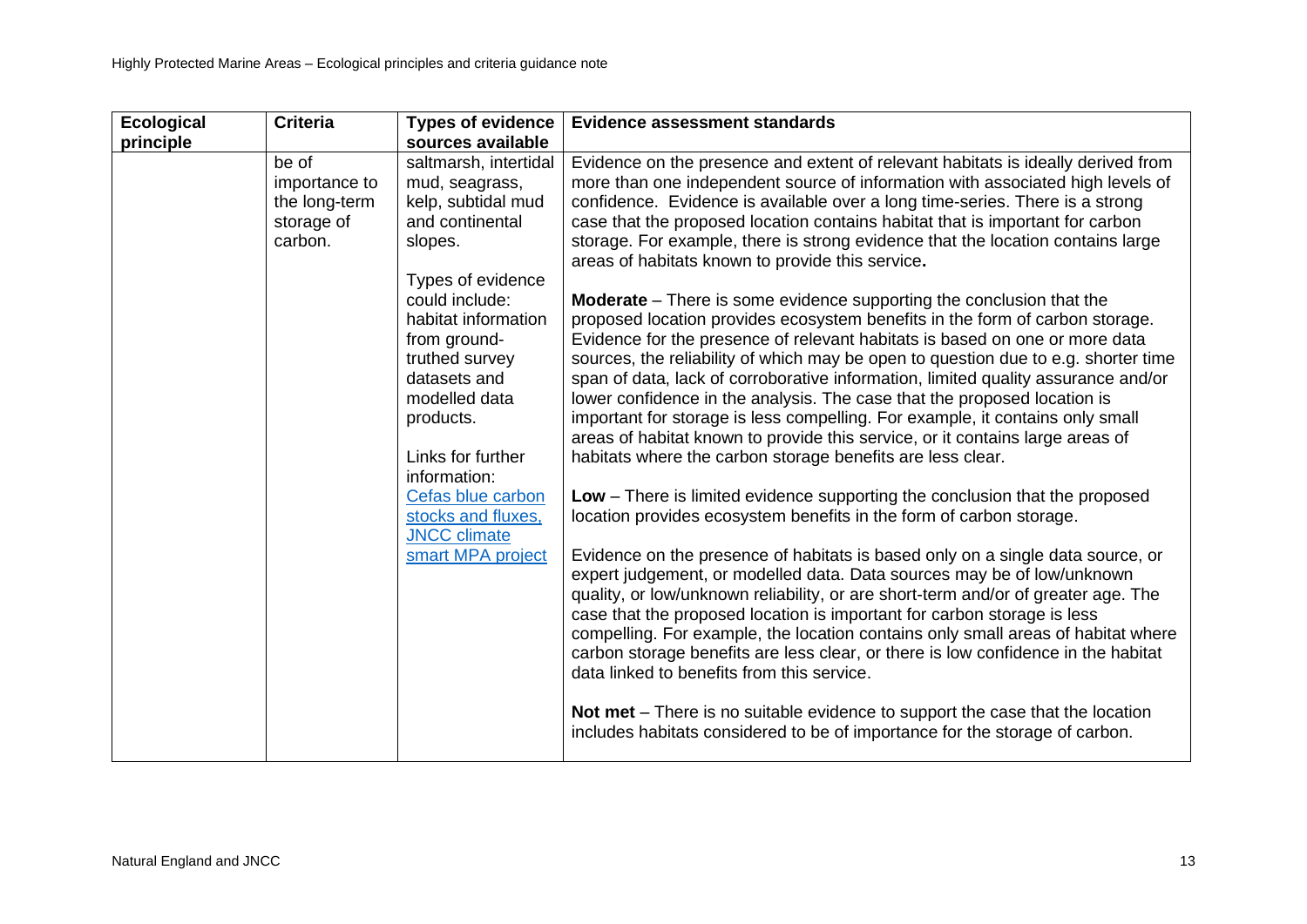| <b>Ecological</b> | <b>Criteria</b>                                                                                                                 | <b>Types of evidence</b>                                                                                                                                                    | <b>Evidence assessment standards</b>                                                                                                                                                                                                                                                                                                                                                                                                                                                                                                                                                                                                                                                                                                                                                                                                                                                                                                                                                                                                                                                                                                                                                                                                                                                                                                                                                                                                                                                                                                                                                                                                                                                                                                                                        |
|-------------------|---------------------------------------------------------------------------------------------------------------------------------|-----------------------------------------------------------------------------------------------------------------------------------------------------------------------------|-----------------------------------------------------------------------------------------------------------------------------------------------------------------------------------------------------------------------------------------------------------------------------------------------------------------------------------------------------------------------------------------------------------------------------------------------------------------------------------------------------------------------------------------------------------------------------------------------------------------------------------------------------------------------------------------------------------------------------------------------------------------------------------------------------------------------------------------------------------------------------------------------------------------------------------------------------------------------------------------------------------------------------------------------------------------------------------------------------------------------------------------------------------------------------------------------------------------------------------------------------------------------------------------------------------------------------------------------------------------------------------------------------------------------------------------------------------------------------------------------------------------------------------------------------------------------------------------------------------------------------------------------------------------------------------------------------------------------------------------------------------------------------|
|                   |                                                                                                                                 |                                                                                                                                                                             |                                                                                                                                                                                                                                                                                                                                                                                                                                                                                                                                                                                                                                                                                                                                                                                                                                                                                                                                                                                                                                                                                                                                                                                                                                                                                                                                                                                                                                                                                                                                                                                                                                                                                                                                                                             |
| principle         | $3b - The$<br>location is of<br>importance to<br>the key life<br>cycle stages of<br>commercially<br>important<br>marine species | sources available<br>Types of evidence<br>could include<br>relevant reports,<br>habitat or species<br>information from<br>survey datasets,<br>and modelled data<br>products | High – There is a significant body of reliable evidence supporting the conclusion<br>that the proposed location is important for key life cycle stages of a wide range<br>of commercially important marine species.<br>Evidence is ideally derived from more than one independent source of<br>information with associated high levels of confidence. Evidence is available over<br>a long time-series and includes the most recent data. There is a strong case that<br>the proposed location is important for key life cycle stages of commercially<br>important marine species. For example, there is strong evidence that the<br>proposed location is a nursery area for a suite of marine species.<br><b>Moderate</b> – There is some evidence supporting the conclusion that the location<br>is important for key life cycle stages of commercially important marine species.<br>Evidence is based on one or more data sources, the reliability of which may be<br>open to question due to e.g. shorter time span of data, lack of corroborative<br>information, limited quality assurance and/or lower confidence in the analysis.<br>The case that the proposed location is important for key life cycle stages and/or<br>behaviours of commercially important marine species less compelling. For<br>example, strong evidence is limited to a single species or evidence on a wider<br>range of species is less convincing.<br>Low - There is limited evidence supporting the conclusion that the proposed<br>location is important for key life cycle stages of commercially important marine<br>species.<br>Evidence is based only on a single data source, or expert judgement, or<br>modelled data. Data sources may be of low/unknown quality, or low/unknown |
|                   |                                                                                                                                 |                                                                                                                                                                             | reliability, or are short-term. The case that the proposed location is important for<br>key life cycle stages and/or behaviours of commercially important marine<br>species is not compelling. For example, evidence is based on a single source or<br>low / unknown quality or reliability                                                                                                                                                                                                                                                                                                                                                                                                                                                                                                                                                                                                                                                                                                                                                                                                                                                                                                                                                                                                                                                                                                                                                                                                                                                                                                                                                                                                                                                                                 |
|                   |                                                                                                                                 |                                                                                                                                                                             |                                                                                                                                                                                                                                                                                                                                                                                                                                                                                                                                                                                                                                                                                                                                                                                                                                                                                                                                                                                                                                                                                                                                                                                                                                                                                                                                                                                                                                                                                                                                                                                                                                                                                                                                                                             |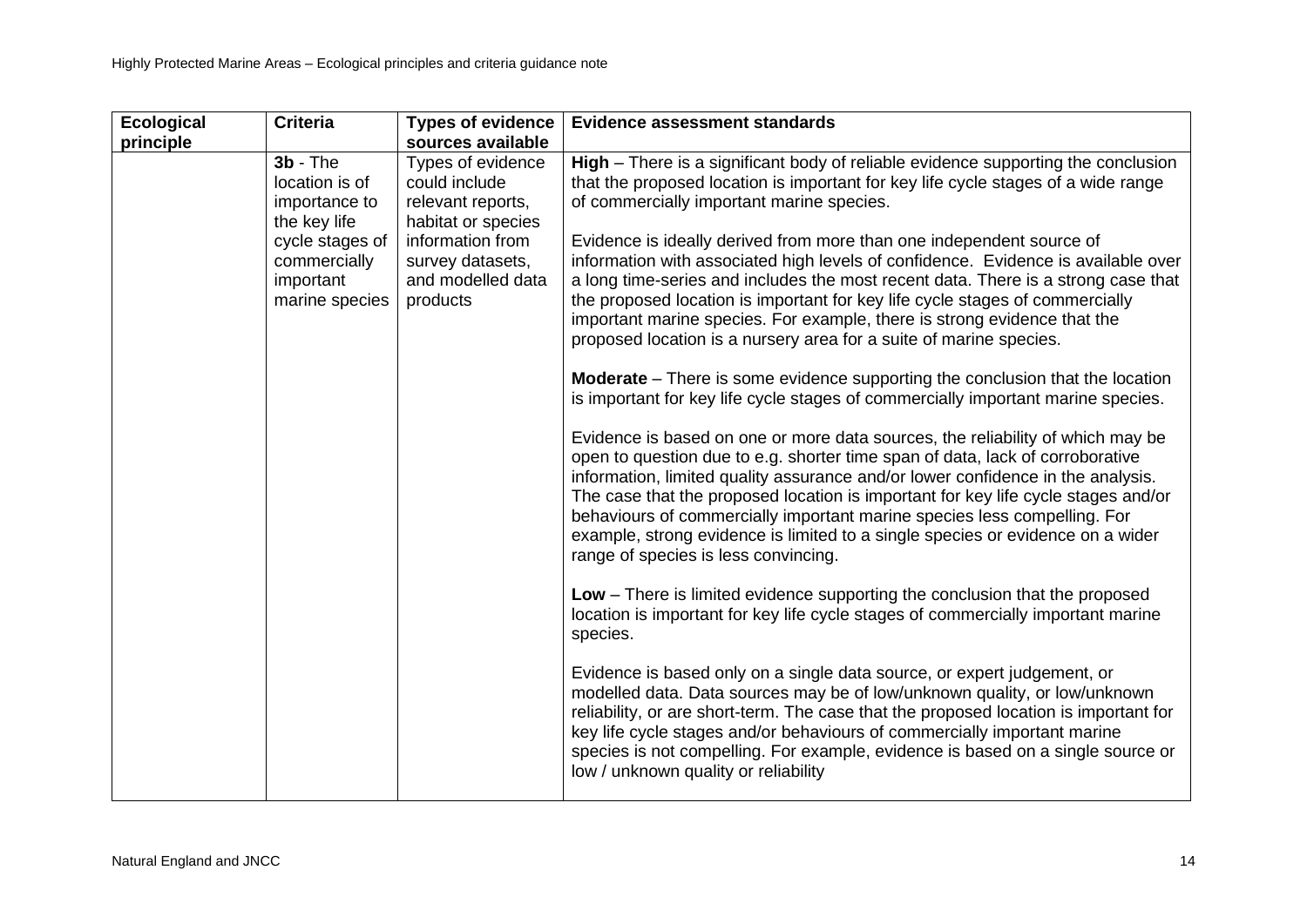| <b>Ecological</b><br>principle | <b>Criteria</b>                                                                                                                                   | <b>Types of evidence</b><br>sources available                                                                                                                                                                                                                      | <b>Evidence assessment standards</b>                                                                                                                                                                                                                                                                                                                                                                                                                                                                                                                                                                                                                                                                                                                                                                                                                                                                                                                                                                                                                                                                                                                                                                                                                                                                                                                                                                           |
|--------------------------------|---------------------------------------------------------------------------------------------------------------------------------------------------|--------------------------------------------------------------------------------------------------------------------------------------------------------------------------------------------------------------------------------------------------------------------|----------------------------------------------------------------------------------------------------------------------------------------------------------------------------------------------------------------------------------------------------------------------------------------------------------------------------------------------------------------------------------------------------------------------------------------------------------------------------------------------------------------------------------------------------------------------------------------------------------------------------------------------------------------------------------------------------------------------------------------------------------------------------------------------------------------------------------------------------------------------------------------------------------------------------------------------------------------------------------------------------------------------------------------------------------------------------------------------------------------------------------------------------------------------------------------------------------------------------------------------------------------------------------------------------------------------------------------------------------------------------------------------------------------|
|                                |                                                                                                                                                   |                                                                                                                                                                                                                                                                    | Not met - There is no suitable evidence to support the case that the proposed<br>location is important for key life cycle stages of commercially important marine<br>species.                                                                                                                                                                                                                                                                                                                                                                                                                                                                                                                                                                                                                                                                                                                                                                                                                                                                                                                                                                                                                                                                                                                                                                                                                                  |
|                                | $3c - The$<br>location<br>includes, or<br>supports,<br>habitats that<br>are important<br>in the provision<br>of flood /<br>erosion<br>protection. | The main important<br>habitats are<br>saltmarsh, coastal<br>dunes and shingle<br>banks. The<br>importance of other<br>habitats will be<br>considered.<br>Types of evidence<br>could include<br>ground-truthed<br>survey datasets<br>and modelled data<br>products. | High - There is a relatively strong case that the proposed location either<br>contains or is supporting habitats that are providing flood / erosion protection.<br>Evidence on the presence of habitats is ideally derived from more than one<br>independent source of information with associated high levels of confidence.<br>Evidence is ideally over a long time-series.<br>Moderate - The case that the proposed location either contains or is supporting<br>habitats that are providing flood / erosion protection is less compelling.<br>Important habitats may be present but at a smaller scale. The reliability of<br>evidence on the presence or extent of habitats may be lower. For instance,<br>shorter time span of data, lack of corroborative information, limited quality<br>assurance, lower confidence in the analysis, and in some cases the age of the<br>underlying data.<br>Low - The case that the proposed location either contains or is supporting<br>habitats that are providing flood / erosion protection is not compelling.<br>Evidence of habitats is based only on a single data source, or expert judgement,<br>or modelled data. Data sources may be of low/unknown quality, or low/unknown<br>reliability, or are short-term.<br>Not met – There is no suitable evidence to support the case that the proposed<br>location is important for flood / erosion protection. |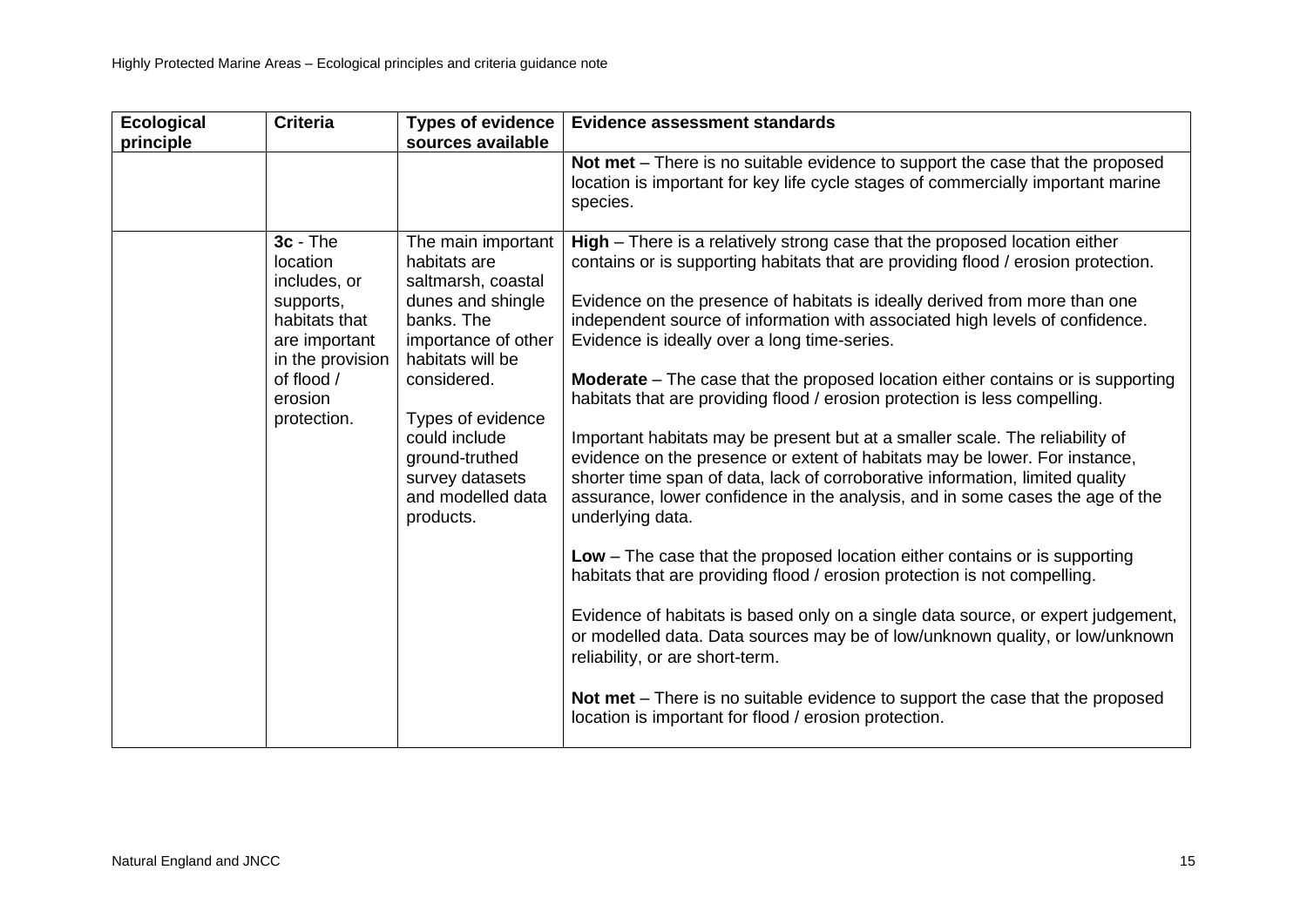#### **5. Practical considerations of an ecological nature**

- 5.1. In addition to the ecological criteria set out in Section 4, we will consider a variety of practical considerations of an ecological nature. These include the design principles from the [Ecological Network Guidance](https://data.jncc.gov.uk/data/94f961af-0bfc-4787-92d7-0c3bcf0fd083/MCZ-Ecological-Network-Guidance-2010.pdf) (ENG) and the [MCZ highly mobile species](https://data.jncc.gov.uk/data/3e7e6267-8219-4555-b83f-58d5eb1e2fdc/MCZs-highly-mobile-marine-species-2016-JNCC-NE-Web.pdf)  [supplementary principles.](https://data.jncc.gov.uk/data/3e7e6267-8219-4555-b83f-58d5eb1e2fdc/MCZs-highly-mobile-marine-species-2016-JNCC-NE-Web.pdf)
- 5.2. While all the ENG design principles and guidelines apply to MPAs more generally, only some of them apply to the selection of pilot HPMAs due to the small number of pilot sites being considered. Full details of how JNCC and Natural England have interpreted the ENG design principles and guidelines in the context of HPMAs are set out in Annex 1.
- 5.3. Natural England and JNCC will consider the practical considerations set out in Table 3 when making recommendations to Defra to inform the subsequent socio-economic assessment.

| <b>Factor</b>                                                     | <b>Practical consideration</b>                                                        | <b>Reason for inclusion</b>                                                                                                                                                                                                                                                                                                                                                                                        |
|-------------------------------------------------------------------|---------------------------------------------------------------------------------------|--------------------------------------------------------------------------------------------------------------------------------------------------------------------------------------------------------------------------------------------------------------------------------------------------------------------------------------------------------------------------------------------------------------------|
| ENG-<br>Representativity                                          | • Biogeographic region<br>• Inshore / offshore<br>$\bullet$ Ecology                   | Pilot HPMAs should be well distributed<br>in English waters and represent a range<br>of biogeographic regions, inshore and<br>offshore areas and ecology.                                                                                                                                                                                                                                                          |
| <b>ENG - Viability</b>                                            | Minimum size of 5km<br>diameter                                                       | Pilot HPMAs need to be of a minimum<br>size to ensure the ecological integrity of<br>all components of marine biodiversity<br>within their boundaries, in accordance<br>with a whole-sites approach. To meet<br>the ENG guidelines for MCZs, pilot<br>HPMAs should be no smaller than 5km<br>in diameter.                                                                                                          |
| <b>ENG - Connectivity</b>                                         | Connectivity between<br>pilot HPMAs and the<br>existing MPA network                   | Connections between pilot HPMAs and<br>existing MPAs are important for thriving<br>populations of species.                                                                                                                                                                                                                                                                                                         |
| <b>ENG - Scientific</b><br>value (for research<br>and monitoring) | • Monitoring<br>• Supporting scientific<br>understanding of<br>recovery and condition | It is important to ensure pilot HPMAs<br>can be readily monitored so that an<br>assessment can be made of the degree<br>to which the stated objective(s) of a<br>pilot HPMAs are met. Linked to this, it is<br>important to consider the value of pilot<br>HPMAs in supporting the development<br>of our understanding of what recovery<br>and condition looks like for a range of<br>marine habitats and species. |
| <b>ENG - Boundaries</b>                                           | <b>Boundaries</b>                                                                     | The boundaries of pilot HPMAs should<br>be drawn to ensure they encompass<br>the ecological integrity of all marine<br>biodiversity components in the location<br>being considered, in accordance with a<br>whole-site approach to pilot HPMAs<br>identification.                                                                                                                                                  |

*Table 3 Practical considerations of an ecological nature for the selection of pilot HPMAs*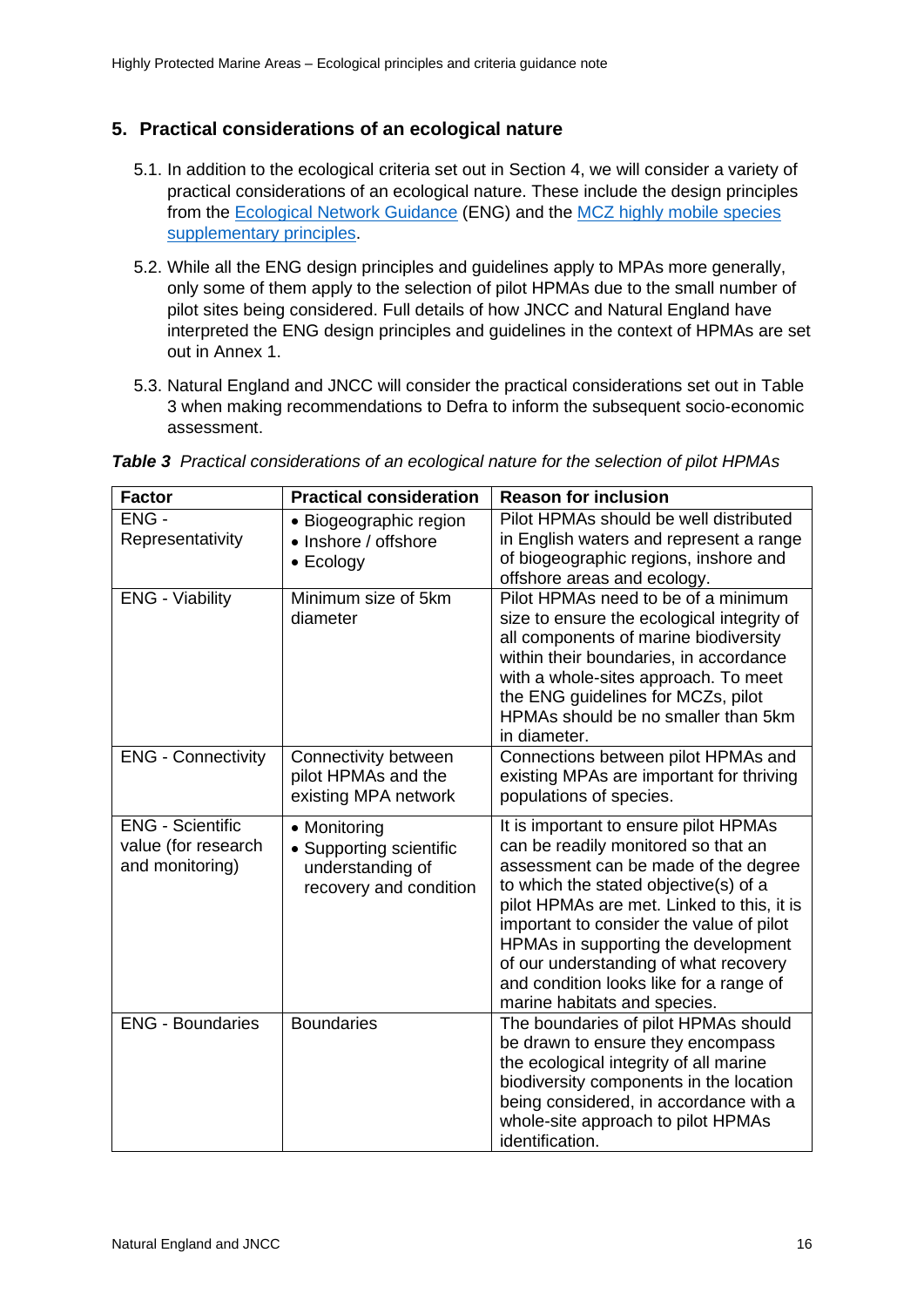# **6. Third-party proposals for pilot HPMAs**

6.1. JNCC and Natural England invited stakeholders to propose locations that met the ecological criteria. The submission process closed on 31 August 2021.

6.2. Government are designating HPMAs for the protection and recovery of the sea. In piloting the process to designate HPMAs, third parties were asked to avoid proposing locations with industrial physical structures or consented activities that are unable to adapt to the location of a HPMA.

6.3. JNCC and Natural England assessed the ecological merit of our own proposals and any third-party proposals received against the same evidence assessment standards. These are listed in the final column of [Table 2.](#page-7-0)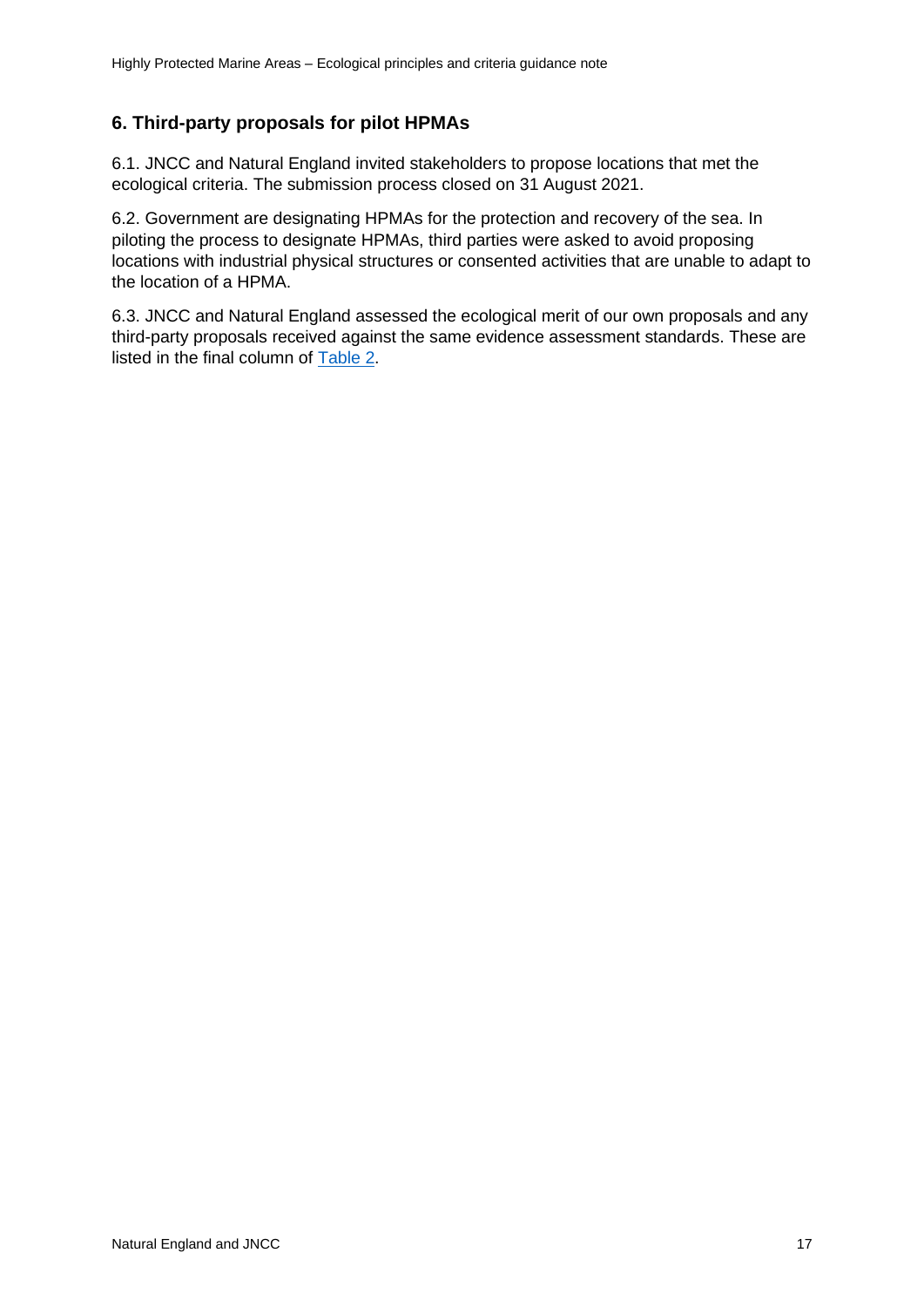# **ANNEX 1: JNCC and Natural England interpretation of the Ecological Network Guidance design principles and further considerations in the context of Highly Protected Marine Areas**

#### Ecological Network Guidance Design Principles

- *Representativity* This design principle relates to identifying MCZs in each region that each feature of conservation importance (FOCI) occurs within. Sites should be selected in each region where there is sufficient information. As HPMAs will form part of the existing MPA network this principle does not apply separately to HPMAs. During the selection of pilot HPMAs we will consider how best to represent different biogeographic regions, inshore and offshore areas and a range of ecology where practicable.
- *Replication* This design principle relates to ensuring there are enough different MCZs for the same feature. This guideline recommends replication of sites in each relevant biogeographic unit, provided there is sufficient information. This principle is important in a network context because it offers some resilience to safeguard the contribution those areas make to the conservation of species and/or habitats. This principle does not apply separately to HPMAs as they form part of the existing MPA network.
- *Adequacy* This principle relates to ensuring sufficient proportions of a given feature are within the network of MCZs. Adequacy is determined by considering whether replication, connectivity and viability targets are met and so this design principle cannot be met for the pilot HPMAs due to the small number of sites proposed. This principle does not apply separately to HPMAs as they form part of the existing MPA network.
- *Viability* The Ecological Network Guidance defines viability for an individual MPA such that it must be able to maintain the integrity of its features (either the population of a species or the condition and extent of the habitat), and be self-sustaining throughout natural cycles of variation. It recommends that MCZs for broad-scale habitats should be at least 5 km in diameter and, on average, 10-20 km in diameter. The ENG also makes recommendations on minimum patch diameter for both habitat and species Features of Conservation Interest (FOCI). For HPMAs (including the pilot sites), where all habitats and species features within the boundary are protected, the size guidelines for broad-scale habitats will apply for both the pilot HPMAs and HPMAs more widely.
- *Connectivity* Connectivity is defined as the extent to which populations in different parts of a species' range are linked by the movement of eggs, larvae or other propagules, juveniles or adults as well as ensuring critical areas to the life-history of a species population are included within the network. Depending on the purpose of a particular HPMA, including the pilots, connectivity will be more, or less, important. For example, pilot HPMAs may be located to demonstrate connections between similar habitats in that site and another MPAs in the network. The connectivity guidelines apply to HPMAs generally and to the HPMA pilot sites.
- *Protection* HPMAs will provide the highest levels of protection within the MPA network, will enhance the recovery of features and of the whole site and will safeguard more natural systems (in addition to recovering sites). The ENG guideline is that each broad-scale habitat type and FOCI should have at least one viable